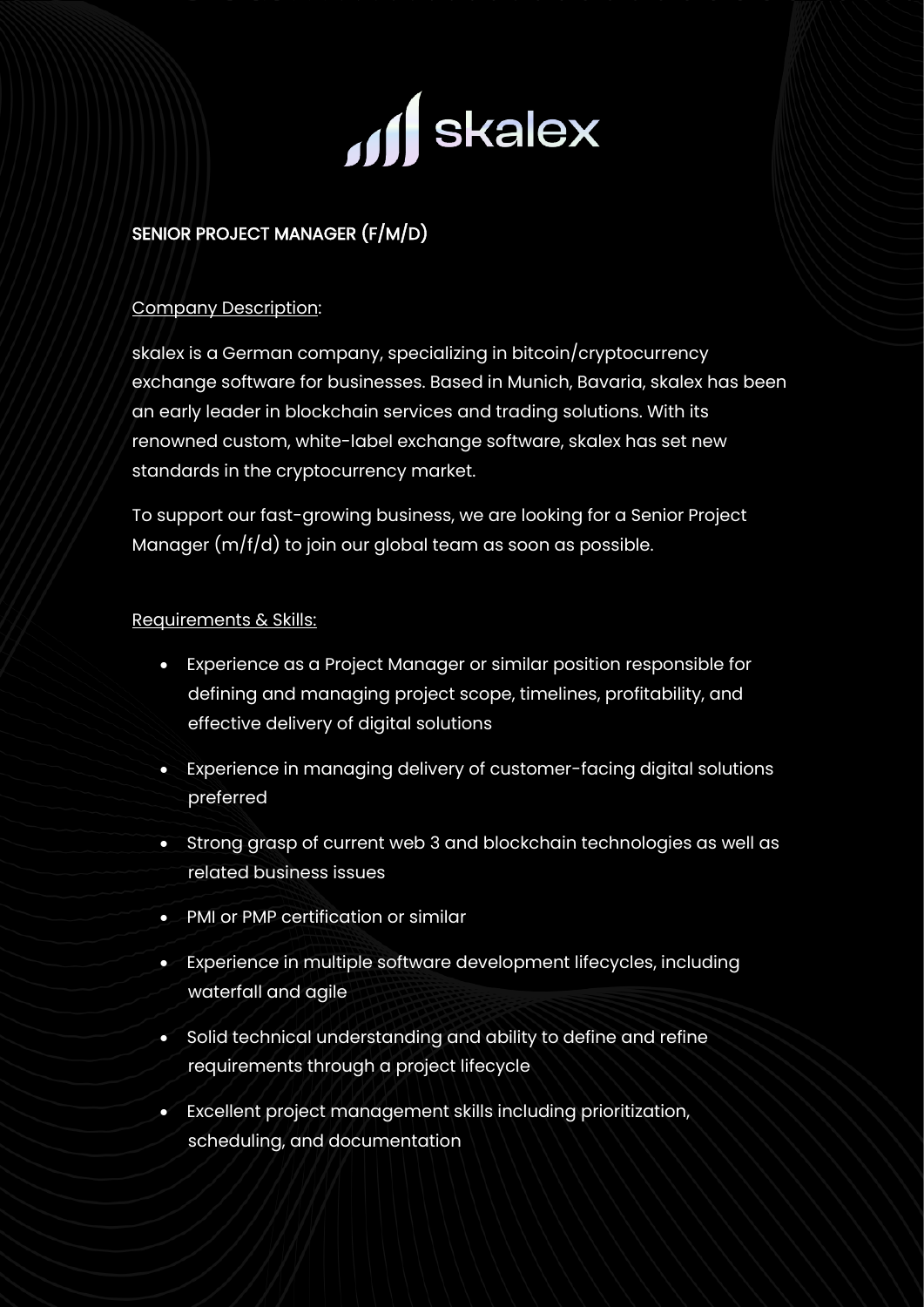

- Ability to build strong relationships and communicate effectively with internal and external groups
- High energy and enthusiasm and ability to succeed in a dynamic work environment

# Duties & Responsibilities:

- Process Consistency: Directs, develops, evaluates, and establishes processes used by application project teams to ensure the teams are adhering to procedures consistently and confirms scope and schedule changes are documented, approved, and understood by stakeholders and project team members. Oversees and develops project budgets, schedules, works plans, resource requirements with resource managers, cost estimates, and cost projections. Documents and monitors exceptions to standard IT policies, processes, and best practices.
- Deliverable Quality: Oversees, monitors, and manages the quality of multiple highly complex applications and works to identify continuous improvement measures/root cause and corrective actions. Verifies project deliverables are acceptable, fulfill terms of the team agreements, and are within time and budget. May oversee the deliverables of contract work.
- Customer Satisfaction: Communicates routinely to management, customers, project team members, and other stakeholders, actively soliciting and addressing customer and project team feedback.
- Leadership: Responsible for problem management, issue resolution, and risk identification and mitigation, while empowering and motivating the team to have a sense of ownership over the application. Establish and manage a cross-functional team.